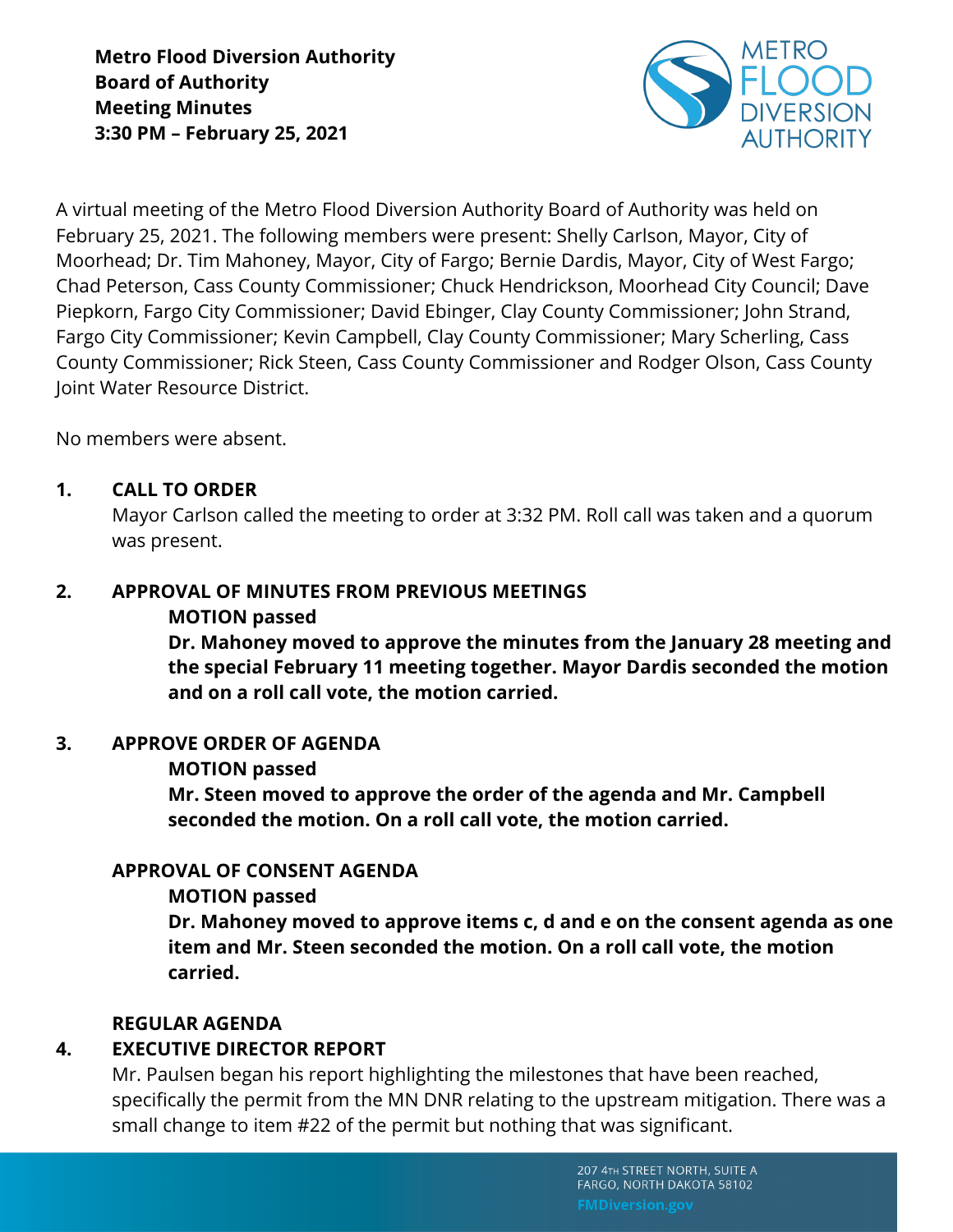

The House approved bill 1431 and it will now go to the Senate for consideration. If approved, it would make \$435.5 million available to the MFDA in August of 2021.

Mr. Paulsen also provided an update on the P3 and indicated that amendment #1 went to the proposers; there was a slight adjustment to the schedule and the technical responses are due on March 24 with the financial responses due on April 14.

The USACE was provided \$115 million of federal funding for their projects in 2021.

### **5. GENERAL COUNSEL UPDATE**

### **Formal Settlement Agreement for Upstream JPA**

Mr. Shockley provided an update on the settlement agreement term sheet and stated that there are no major changes, just a few general proceedings. It has been approved by the JPA and all of the cities that are involved.

### **MOTION passed**

**Mr. Strand moved to approve the formal settlement agreement for upstream JPA and Mr. Campbell seconded the motion. On a roll call vote, the motion carried.**

Dr. Mahoney expressed his gratitude to Mr. Strand and Mr. Paulsen for their hard work on making this a reality.

#### **Resolution Confirming Committees**

Mr. Shockley indicated that this was primarily a housekeeping requirement to confirm the current membership of the Public, Land, Finance and Board of Authority committees.

#### **MOTION passed**

**Mr. Piepkorn moved to accept the resolution confirming committees and Mr. Steen seconded the motion. On a roll call vote, the motion carried.** 

Dr. Mahoney asked if an amendment is needed to replace Mr. Judd with Mayor Carlson?

#### **MOTION withdrawn**

**Mr. Steen moved to replace Mr. Judd with Ms. Carlson and Mr. Olson seconded the motion.** 

**Ms. Carlson indicated that the board will remain as a 12-member board until the Moorhead City Council appoints her next month.** 

**Mr. Steen moved to withdraw the motion and Mr. Olson seconded the withdrawal.**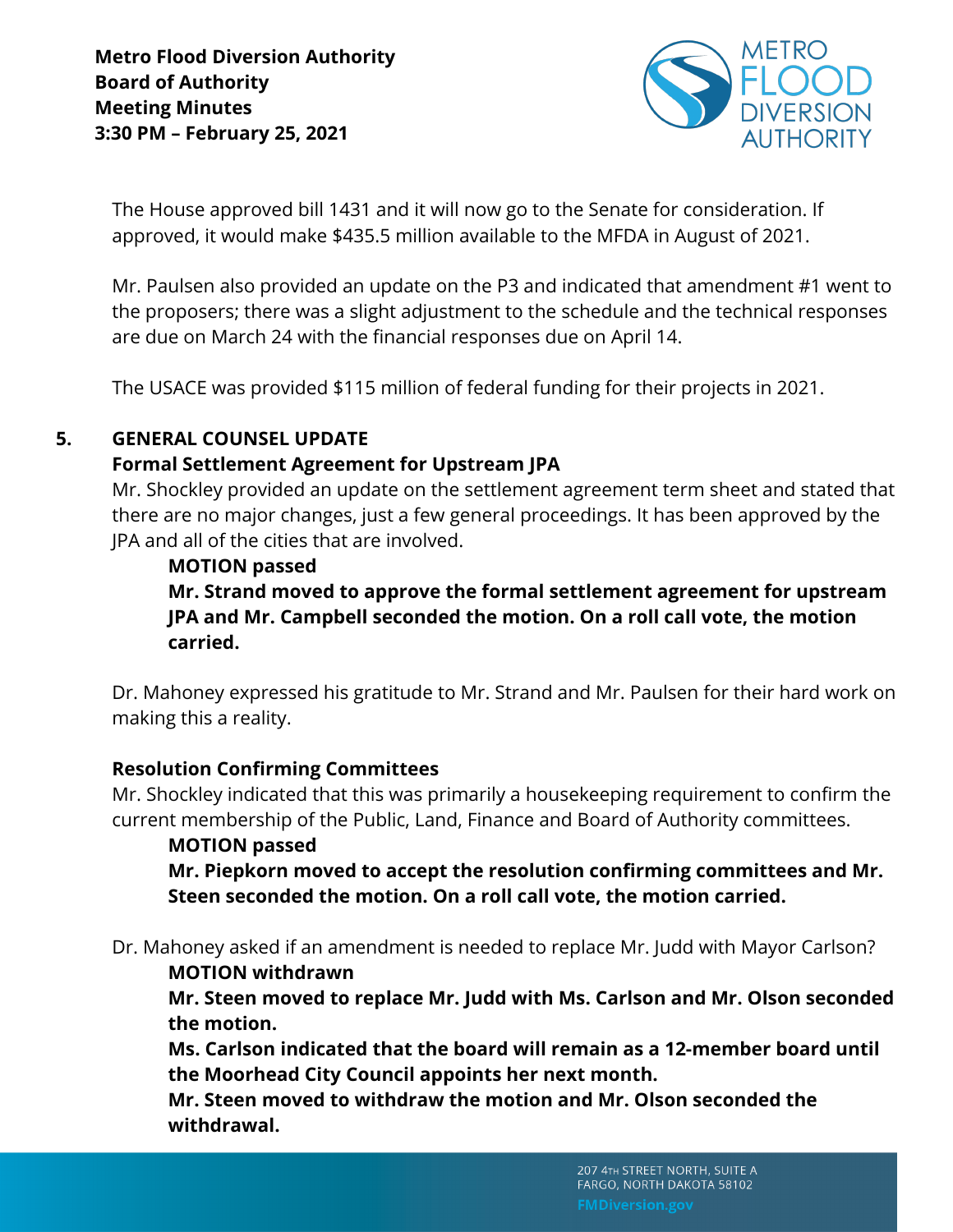

**Resolution Appointing Vice Chair & Secretary of DA Board MOTION passed Mr. Hendrickson moved and Mr. Steen seconded to appoint Mr. Peterson vice chair of the Board of Authority and Ms. Lindblom as the secretary. On a roll call vote, the motion carried.**

### **6. USACE PROJECT UPDATE**

Ms. Williams provided the following project update:

# **1** Diversion Inlet Structure Construction

Structure includes 3-50 ft. wide Tainter gates. Winter shutdown began on 18 December; work is anticipated to resume late-February. Construction is 46% complete with a required completion date of 7 June 2023. Anticipated remaining schedule:

2020: Foundations/site work, control structure, dam walls.

2021: Concrete piers/abutments, control building.

2022: Install bridge deck, gates, and operating machinery.

2023: Paint gates, seed.

2024: Turf established.

# **2** Wild Rice River Structure Construction

Structure includes 2-40 ft. wide Tainter gates. Winter shutdown began on 18 December. Construction is 14% complete with a required completion date of 22 October 2023. Anticipated schedule:

2020: Foundations/site work, control structure, approach walls, dam embankment.

2021: Dam walls, control building, dam embankment.

2022: Control building, dam embankment.

2023: Complete excavation, dam embankment, gate installation, seed.

2024: Turf established.

# **3 Red River Structure Design**

Structure includes 3-50 ft. wide Tainter gates. The design of this critical-path feature remains on schedule. The 95% review is scheduled to begin late-April 2021. Final plans and specs are scheduled to be completed in late-August 2021.

# **4** Southern Embankment – Reach SE-1 (Western Tieback) Design

This reach was advertised for bids on 15 January; bid opening was delayed due to not having all permits in hand. Construction contract award is scheduled for 2nd quarter FY21.

**5** Southern Embankment – Reach SE-1B Design. Detailed design began November 2020.

#### **6** Southern Embankment – Reach SE-2A and 2B Design

The 65% design review by the DA is scheduled to begin late-February 2021. Final plans and specifications are scheduled for November 2021. Reach SE-2B design is scheduled to start in March 2021.

# **7** I-29 Raise Design

Bids from prequalified sources are currently due 11 March, if permits are in hand.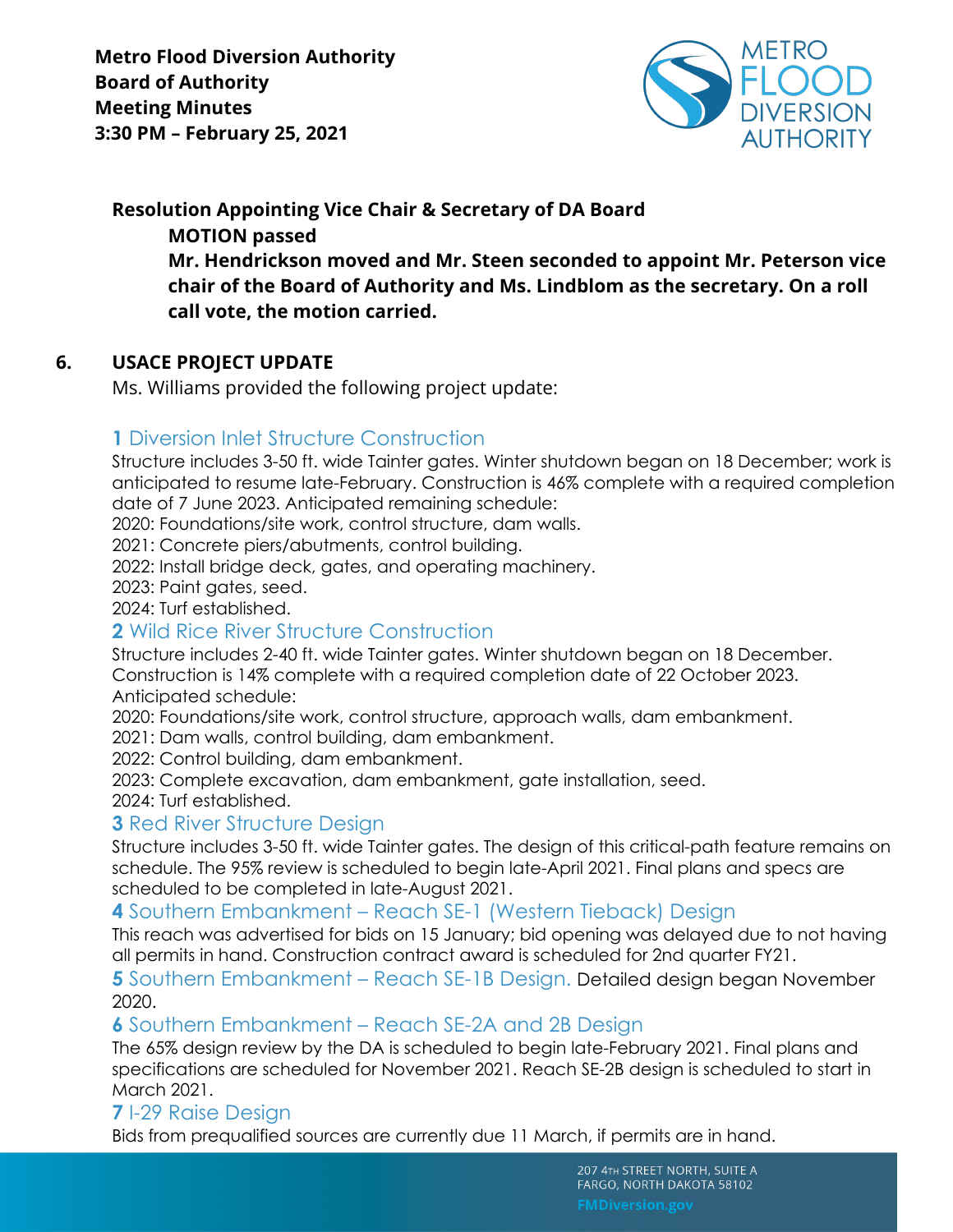

# **8** Drain 27 Wetland Mitigation Project Design

The 65% design review is complete and the 95% is scheduled to begin in March 2021. Award of a construction contract was scheduled for September 2021 but will likely be delayed due to land acquisition.

# **9 Drayton Dam Mitigation Project**

The design has re-commenced with the goal of having final plans and specs in August 2021. This mitigation project includes replacing the existing dam to incorporate fish passage. An Environmental Assessment was completed in 2013.

Dr. Mahoney asked what permits are currently outstanding. Ms. Williams indicated that they are waiting on the release of the SWC permits.

Mr. Peterson shared that there is a lot of interest on the I-94 project and that many bidders have already pre-qualified.

# **7. PUBLIC OUTREACH**

### **Communications Director Update**

Ms. Darling provided an overview of the communications department after her first 74 days. She indicated that she is building a foundation and planning. The focus on outreach has brought the Project to where it is now.

#### **COMMUNICATIONS VIEW**

High-level view of the communications landscape for this project

#### **CORE INITIATIVES**

Priorities we must keep moving over the next six-months while the local team is being built

# **COMMUNICATION CHANNELS**

Streamline and evolve the ways we're communicating to educate, build community engagement and awareness

# **NEXT STEPS**

Drive strategic initiatives to stay on schedule while building the local team

# **2021 COMMUNICATIONS BUDGET**

Previous spend, current spend and savings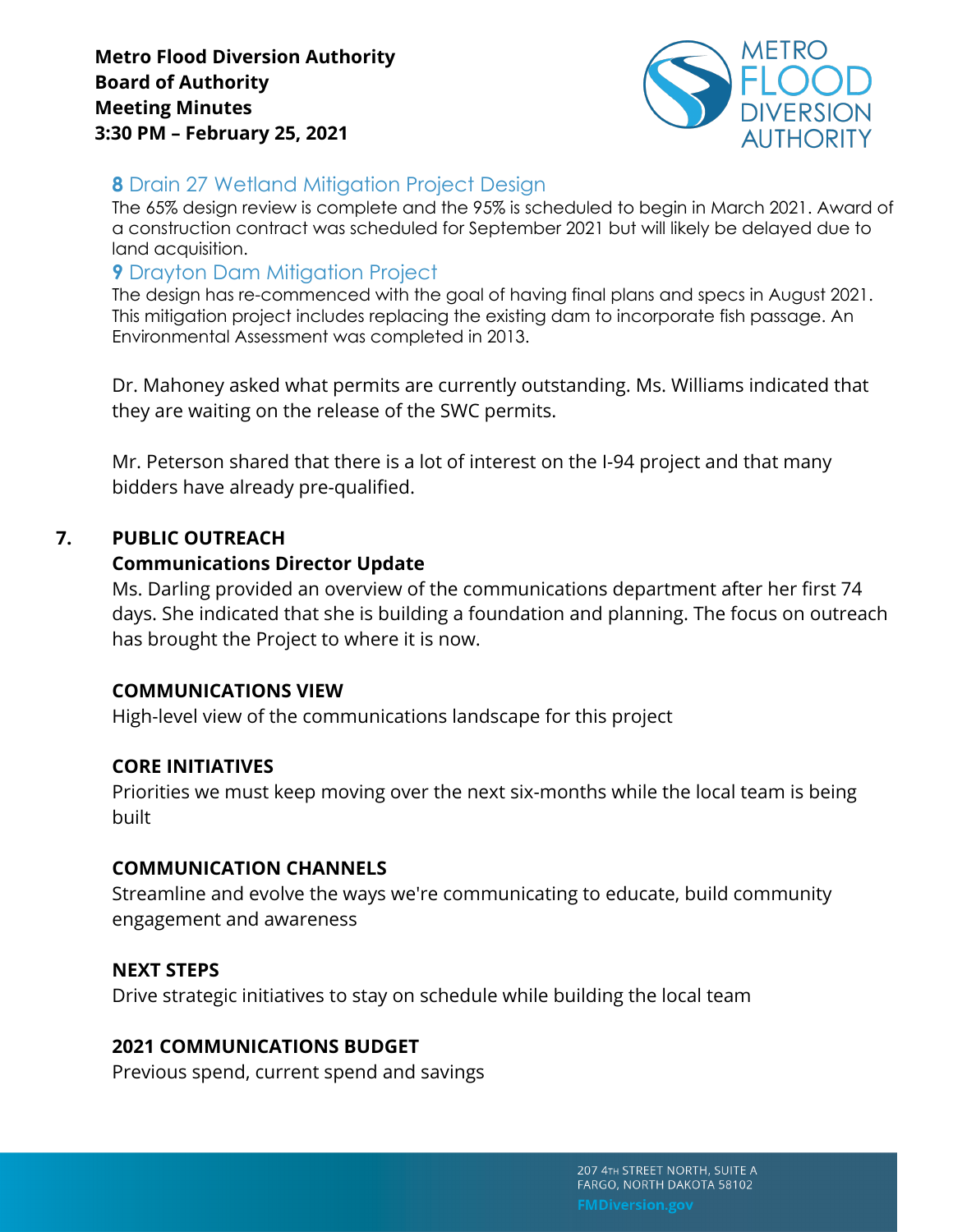

Ms. Darling indicated that it is vital that we focus on the core initiatives that will be our priorities over the next six months.

- **Build** the communications team
- **Engage** ND Legislative Assembly funding
- § **Align** communications approach to all constituents
- **Brand** language, visuals, templates, project status
- **Proactive** media relations
- **Extrengthen** impacted landowner communications
- **Build** national coalition partnerships
- **Enhance** partner communications (Corps, Fargo-Moorhead, Cass, Clay, MN DNR, ND OSE, consultants)
- § **P3** strategic planning, announcement, onboarding, transition to construction
- **EXTED Activate** opportunities at key events

The team is also working on branding and gaining consistency with the Project and Authority names and the multiple logos that have been used in the past.

A consistent message needs to be conveyed on all of our communication channels which will entail a lot of updating, especially with the website.

Ms. Darling outlined the next steps in the communications approach and those that will be on the team.

# **High level strategic support during transition – PR for Good (local)**

- Plan for and activate communications in high visibility phase
- Expertise to support critical move to construction phase
- § **Full Team**
- Joanne Henry (Local) proactive media relations, project management support, community outreach
- § Mike Klein (National Expert) P3 communications, strategic planning, onboarding, transition to construction
- § Photographer (Local) visual media repository and website
- § Videographers (Local) podcasts, interviews, project storyline (history, overview, future)
- § Graphic design (Local) brand alignment, templates, project newsletter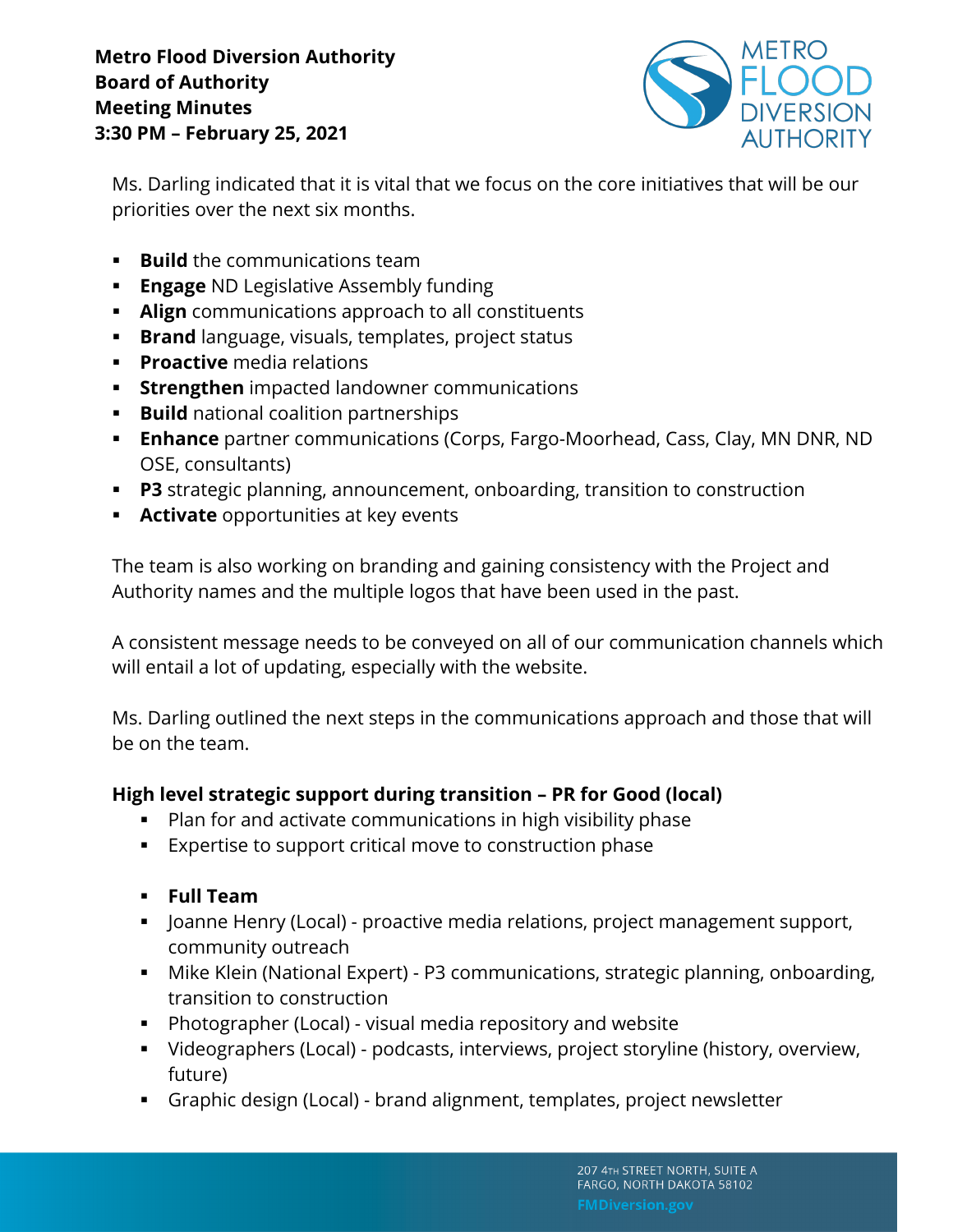

The 2021 budget will result in an anticipated \$502,140 savings from prior year.

| <b>2021 Communications Budget</b> |           |                                                   |
|-----------------------------------|-----------|---------------------------------------------------|
| Original                          | \$969,140 | <b>Funds previously included in AE2S 2021</b>     |
| <b>New</b>                        | \$237,000 | PR for Good contract                              |
| <b>New</b>                        | \$ 60,000 | GA Group (previously approved)                    |
| <b>New</b>                        |           | \$170,000 Creative Media Team – Photo, Video, Web |

**SAVINGS \$502,140**

# **Recap COMMUNICATIONS VIEW**

High-level view of the communications landscape for this project

# **CORE INITIATIVES**

Priorities we must keep moving over the next six-months while the local team is being built

# **COMMUNICATION CHANNELS**

Streamline and evolve the ways we're communicating to educate, build community engagement and awareness

# **NEXT STEPS**

Drive strategic initiatives to stay on schedule while building the local team

# **2021 COMMUNICATIONS BUDGET**

Previous spend, current spend and savings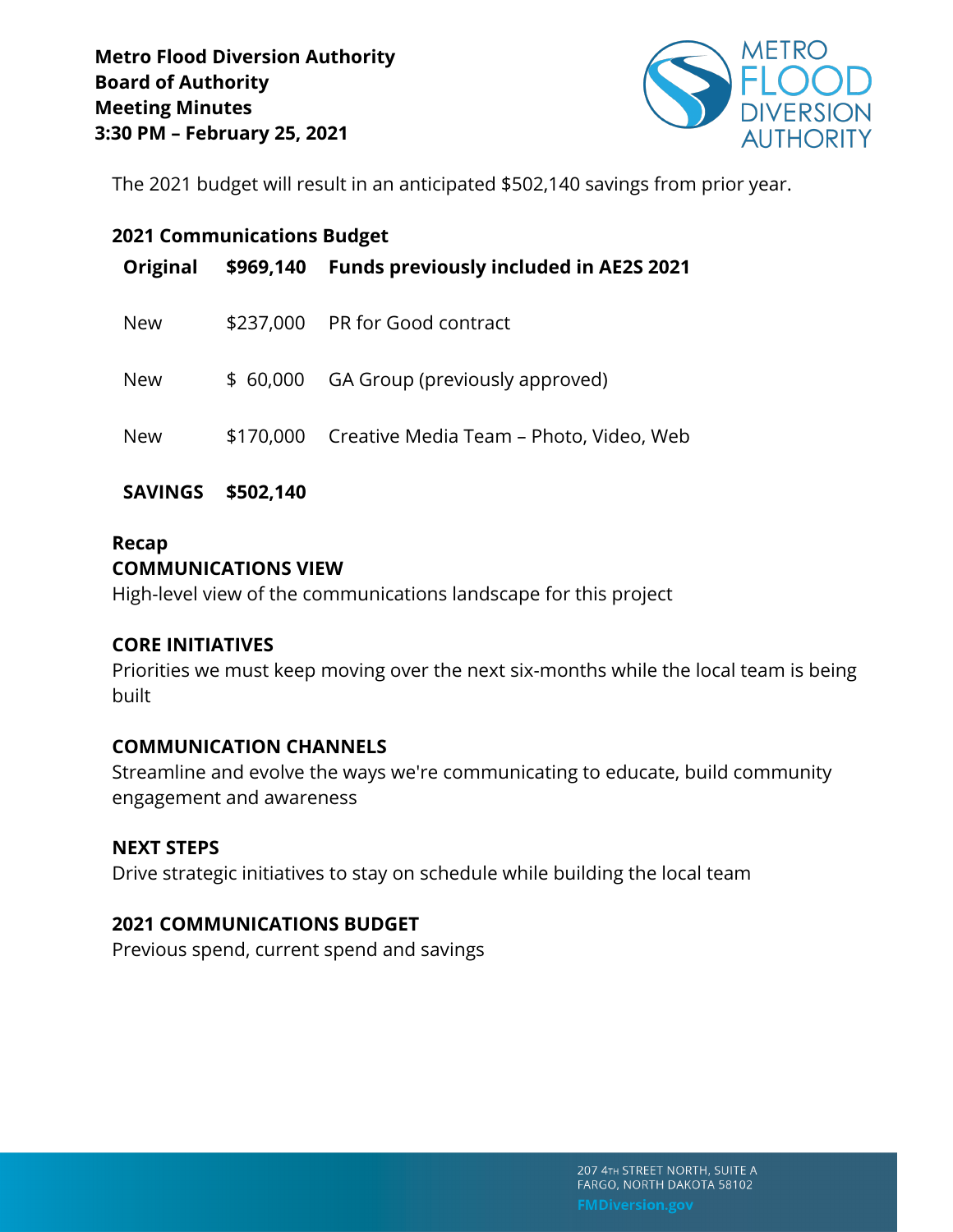

# **MFDA Org Chart**

Mr. Paulsen discussed the organizational chart and indicated that the director of finance position is open and there will be other positions becoming available as well.

### **8. LAND MANAGEMENT**

Mrs. Scherling reported that all of the properties that are needed for the channel have been acquired.

567 properties have been acquired to date and the Phase II flowage easement appraisals have been initiated on 494 properties.

Negotiations continue on the Drain 27 parcels and lands for the Red River control structure.

A lot of progress continues to be made and we continue to stay on time and on schedule. It is anticipated, however, that there still may be a handful of properties that will go before Cass County to obtain them via LRED.

The committee continues to work on the excess lands policy.

# **9. FINANCE COMMITTEE**

Mayor Dardis gave an update on the finance committee meeting.

Mayor Dardis indicated that the PR for Good contract was approved at \$237,000 for a new one-year contract and that the Crown Appraisal MSA was also approved.

# **MOTION passed Mayor Dardis moved to approve the PR for Good new contract and Mr. Hendrickson seconded the motion. On a roll call vote, the motion carried.**

Dr. Mahoney expressed his dissatisfaction with the communications department, the fact that a poll that was done without consent and the lack of local hires. He indicated that the process needs to be re-evaluated.

Mr. Peterson indicated that he is supportive of the PR for Good contract for one year as it will serve as a bridge. He stressed that there is no shortage of people in the FM area who are capable of filling these roles.